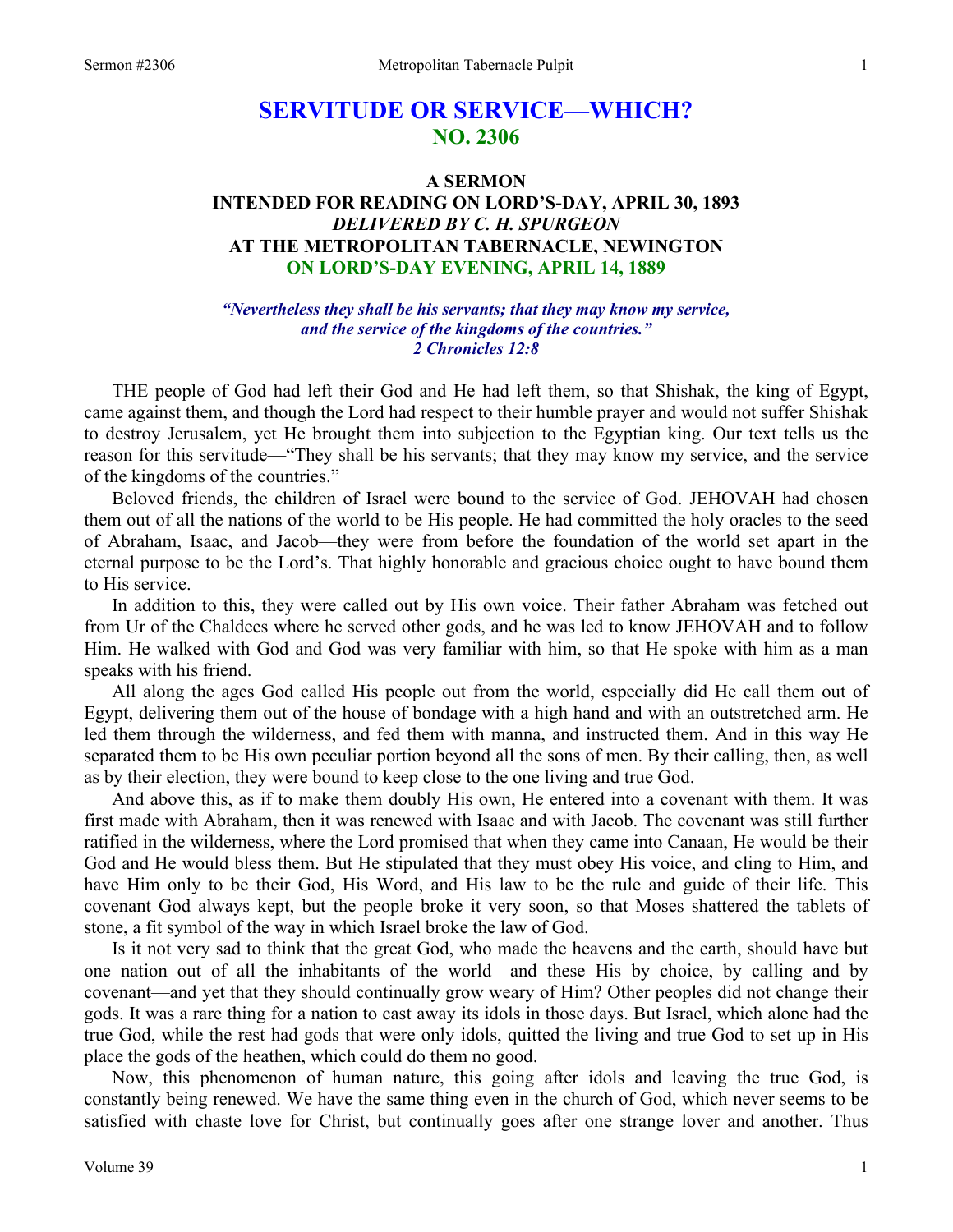Christ's pure truth is left for some brilliant error and His simple worship is deserted for some invention of man.

Even when God spoke by His servant Shemaiah the prophet, the men of Judah were itching to be after their idols and panting to get away from God. And the Lord said, "Inasmuch as they have forsaken me, I have left them in the hand of Shishak, and they shall be his servants; that they may know my service, and the service of the kingdoms of the countries."

**I.** In considering these words tonight I shall say, first, that THERE ARE SOME WHO HAVE ALREADY CHOSEN THE SERVICE OF THE KINGDOMS OF THE COUNTRIES.

We have many round about us who have deliberately chosen not to serve God, but to serve other masters. O beloved, if you have chosen to serve God, it is because God has chosen you! If I am speaking tonight to any of you whose one object in life is God's glory, who can truly say that you live as in the fear of God, and before Him, endeavoring to please Him—that is evidence of a work of grace within your heart. You are very grateful that such a work of grace has been worked upon you, but how many there are of our follow men who have chosen some other god and some other way of living!

Some choose *to be the slaves of open sin*. Hardly, I think, would they choose such slavery if they really knew all that it included, but they have chosen it practically. How many there are who are the devotees of drunkenness! Ah, me! what can they see in Bacchus that they should worship him?

Others are the slaves of licentiousness. I need not mention the forms of uncleanness in which so many wallow in this foul city of ours, where the temptation to sin is in every street. The forms of evil are many—I need not mention them, for if I did, I might omit one, and then, perhaps, the person who is under its influence might fancy that I did not think it to be a sin.

But if you choose to live for sinful pleasure, let me tell you that you have entered upon a servitude compared with which the service of God is light and pleasant indeed. Whatever the strictest form of religion may require of you, it will never demand of you so much as vicious pleasure will do. I could stand here and tell of cases that have come under my own notice, of men and women who, in pursuit of sin, have brought themselves to beggary. Have I not seen the son of honest and godly parents clothed in rags and covered with vermin, so that when I spoke to him, I could not, with the utmost sympathy, dare to come within an arm's length of him?

Have I not seen the same sort of person, through drunkenness, full of disease, bloated, and sure soon to die? And when other sins have been added to these, have we not sometimes been in a hospital where, talking with a wretched man upon his bed, who brought upon himself the whole of his disease, we could not but feel that a martyr, when he died at the stake, did not endure for God such awful agony as this poor fool endured in the pursuit of his lusts?

I tell you, and I defy the world to doubt the statement, that the service of sin is the most horrible of slaveries, and that, when men give themselves to it, and their passions become dominant, the worse serfdom that there ever was upon the face of the earth is freedom compared with the bondage of a man's own passions.

If you want to know the truth about this matter, I would not advise you to learn it by experience, but I would recommend you to go to someone who has run his evil course and has come to the end of it and ask him if it be not true that the wages of sin is death. Then go to the dying Christian, like one of our brethren who has passed away this week, a man who spent his Sabbaths preaching the Word and earned his bread in the week-days.

When he came to die, with an internal cancer, those who saw him said that nobody could be happier, nobody could be more full of triumph than he in the prospect of soon being with his Savior. Oh, let me serve God! Let me not serve my lusts! Young men, young women, God help you, by His grace, to make that wise and happy choice at once!

There are many persons who are not the worshippers of vice, but they are the *votaries of moneymaking*. They are the slaves of the thirst for wealth. This is a very common evil and I invite you to look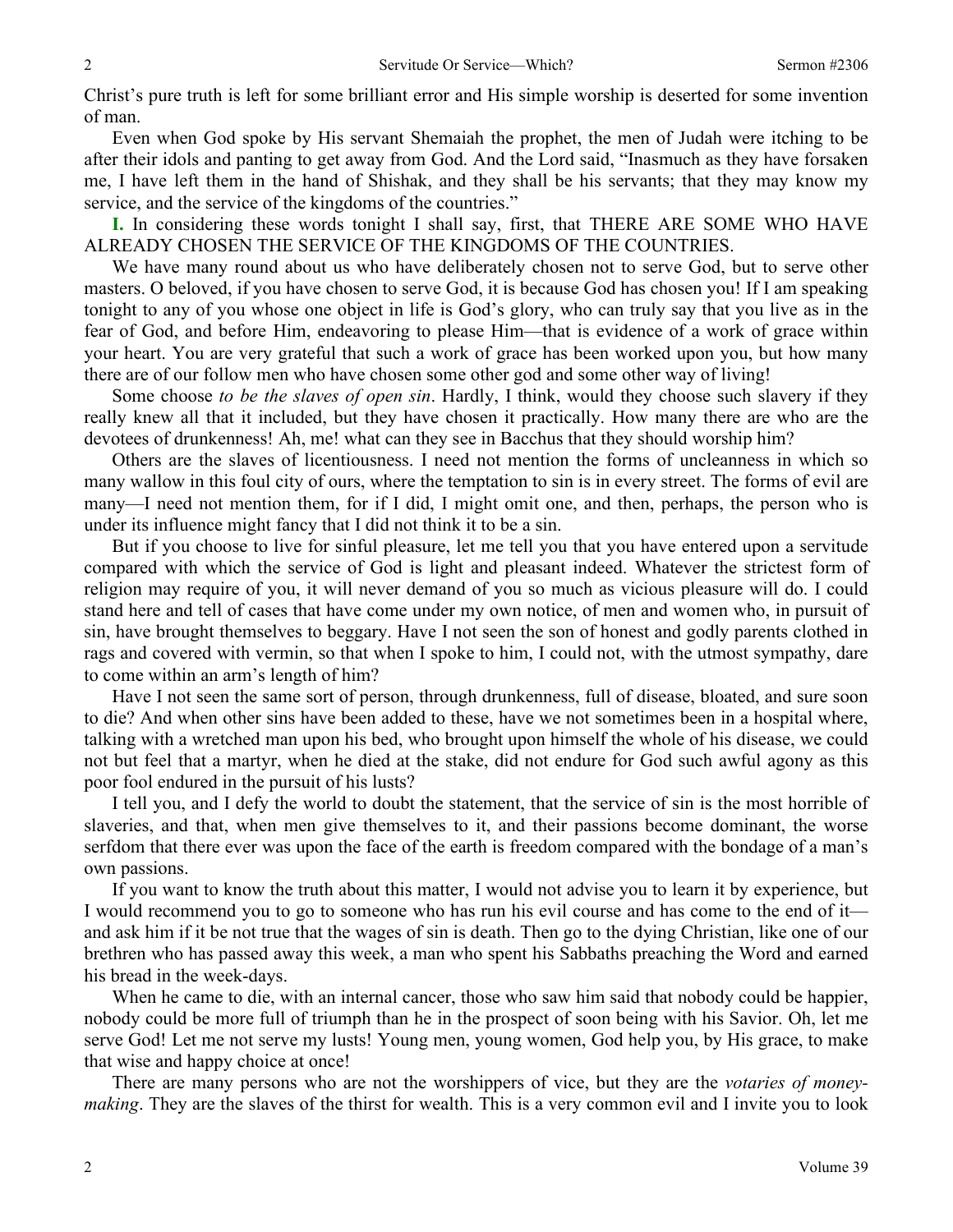upon those who have made gain the one object of life. Some have carried it out very resolutely. The miser lives poor that he may die rich. He scrapes money together that his heir may fling it away again. I do think that his god is a very poor one and that the service he renders to his god is a very wretched business, for when he succeeds in gathering money, then there is the care of keeping it—and with some it is a very great care indeed. I will not mention the name of one of the richest men of this period, but I believe it is true that, when one congratulated him upon his great wealth, he said, "Oh, do not talk in that way! Here is a fellow who has just written to me, saying that I must give him £200 or else he will blow my brains out. And wherever I am, I am always being persecuted for money. Money brings no happiness to people who possess it."

He is one who ought to know, for he has more than most men. You will find that persons who rise in what are called the ranks of society, do not have more happiness—they only have a heavier load to carry.

I find one stick to be a great help to me when I go out walking, but if I had a bundle of twenty sticks, I suppose I should find it quite a load to carry. And those who accumulate so much wealth often have to confess that the game is not worth the candle—they have only acquired that which they cannot enjoy. A man cannot wear more than one suit of clothes at a time, after all, and let him do what he likes, he cannot eat seven dinners in a day, and he cannot enjoy ten times more than anyone else.

While the poor man always has a stomach for his meat and his only trouble is to get meat for his stomach, this poor rich man can find no appetite to enjoy his dainties. Ah, the votary of money-making is employed in a hard service! I have seen him even when he is getting old, and when he has made sufficient wealth, with his nose still on the grindstone.

He must be always at the office, he must be always sticking to his post like the worst paid clerk in the place—and he is still as penurious as ever. He has buried himself beneath a hill of gold. Live for God, my dear sir—He will give you the things of this life—He will show you how to get as much as shall be truly useful to you. But if you make gold your god, you will serve a hard master.

There are some others who do not try to get much money, but they are *lovers of fashion, lovers of society, admirers of the world*. I will not say much about these ladies and gentlemen. I do not think that I have enough respect for them to speak about their special form of slavery. They must go away from London when "society" goes. They would be ashamed to stay at home when fashionable people go out of town. They must go to such and such a place, not because they care to go there, but because it is the fashion. They have to do just this much and they must not do that much.

Poor slaves, I should like to snap every link of their chains! It does seem such a dreadful piece of slavery for men and women that they dare not do what is right, and what they would like to do, but must do what other people do. Etiquette binds them hand and foot. Oh, that they had but the will and the strength to break these fetters!

The man who dresses for fashion and lives for fashion, ceases to be a man. I know what they call such creatures, but I will not repeat the term of contempt which is applied to them. The woman who lives only to be fashionable ceases to be a woman. I will say no more about her. This idol of fashion is a hard and silly god, for it requires its devotees to make themselves into fools, if not into something worse.

Then there is another cult that has lately come up, which some have chosen, so that they have become the *devotees of* "*culture*." Many have forsaken the simple Gospel and turned away from the belief in their Bible which their mother had, and in which their father died, because they want to be considered very thoughtful and clever and superior persons!

Now, I have noticed that whenever a person gives up his belief in the Word of God because it requires that he should believe a good deal, his unbelief requires him to believe a great deal more. If there be any difficulties in the faith of Christ, they are not one-tenth as great as the absurdities in any system of unbelief which seeks to take its place.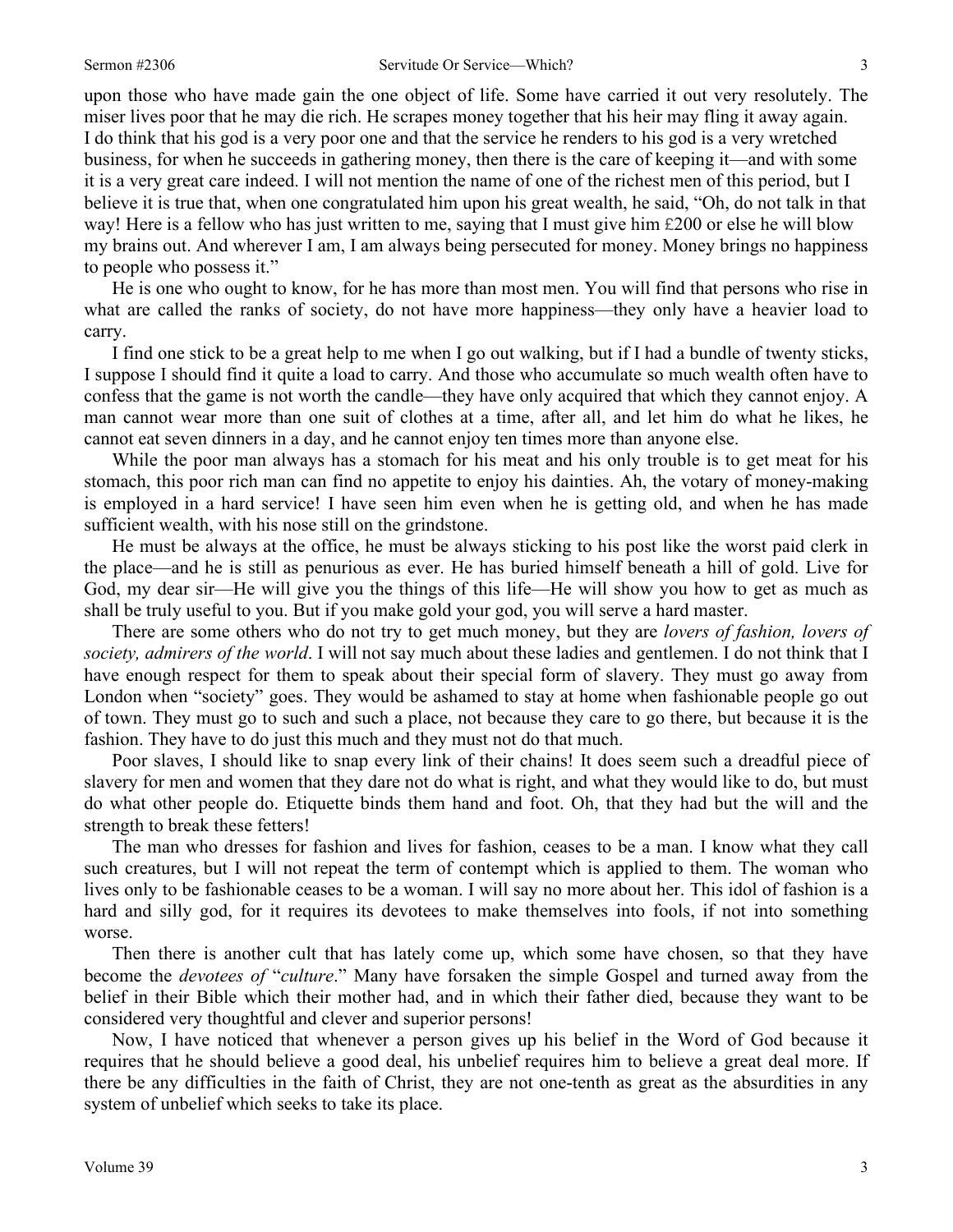I do not hesitate to say that the whole doctrine of evolution, with which many men are fascinated today, is ten thousand times more absurd than the most ridiculous travesty of what is taught in the Word of God and it requires more faith, and also far greater gullibility, than to believe any doctrine which is deduced from Holy Scripture.

You will find great demands made upon your faith by Shishak, if you become his servants. He will tax you and take all you have, whereas, to believe what God has said is, after all, but a reasonable service. The man who goes in for the new ideas in religion—the man of "progress," who is so wise and learned—must confess that he loses that sweet rest of heart that he has seen in Christian people, which was enjoyed by the godly woman described by Cowper,—

#### *"Who knows, and knows no more, her Bible true, A truth the brilliant Frenchman never knew."*

There is safe anchorage for us here, but there is no anchorage in the sea of personal infallibility. "Oh!" says one, "I never claimed that." No, my dear sir, but there must be infallibility somewhere—and if you are the judge of the Word of God, you have shifted the infallibility from the Word to yourself and you are really the claimant of it. In your own heart of hearts, you think so. Where will you ever get rest with such a delusion as that? He who rests on himself, rests on a very frail foundation indeed.

I believe this night that upon which I can pray, that upon which I can live, that upon which I can die. My faith is fixed in the revealed Word of God and I find that it sustains me in the hour of bitter bodily pain, with which I am too well-acquainted—and in the hour of deep depression of spirit, with which I am all too familiar—and in the time of cruel desertion, for I have had some of the best friends fail me.

And in the time of slander, for who has had anything worse spoken of him than they have uttered against me? I can fall back upon the eternal verities—they are the hills from which my help comes—and they never fail me. Can any man say the same of his "culture" and "progress," and of his "advanced thought"? Can he live or die on such stuff as that?

Why, he cannot even live on it, for by his own admission, he cannot write out his creed because he believes one thing today, but he may believe quite another thing tomorrow—and the next day he will in all probability have shifted his ground again. Oh, this Shishak, this new god, lately come up—his service is unspeakably harder than the service of the eternal truth—and there is no wage to be won from it!

I will only refer to one more class of those who have chosen the service of the kingdoms—these are *the seekers of self-righteousness*. This is an old-fashioned and very respectable deity whom many still worship. They are seeking to be saved by their own works, by their charitableness, by their religiousness, by sacraments, by priests, by their own feelings, by something of their own.

It is a hard way in which a man never has any rest or assurance. It is a way in which he runs, because of the crack of the whip behind him—"Do this and you shall live. Do not do this and you shall perish." How infinitely superior is the way of simply trusting Christ and then obeying Him out of gratitude—not working for life, but from life—not seeking to serve Christ in order to be saved, but because you are saved, and wish to work out that which God has worked in you, to will and to do of His own good pleasure!

Surveying these different masters, I venture to say, once for all, and then I leave this part of my subject, that those who have chosen the service of the kingdoms have made a very foolish and evil choice—and that those who have chosen the service of God may forever bless the Lord with all their hearts.

**II.** Here is our second point. SOME SEEM TO BE PINING TO GIVE UP THE SERVICE OF GOD AND TO GO TO THE SERVICE OF THE KINGDOMS.

It is a strange thing, but this evil is always breaking out even among the people of God. Some want to change out of *sheer love of change*. That you should want to change ministers, I do not at all wonder at—my voice must have become very monotonous to some of you—but that you should want to change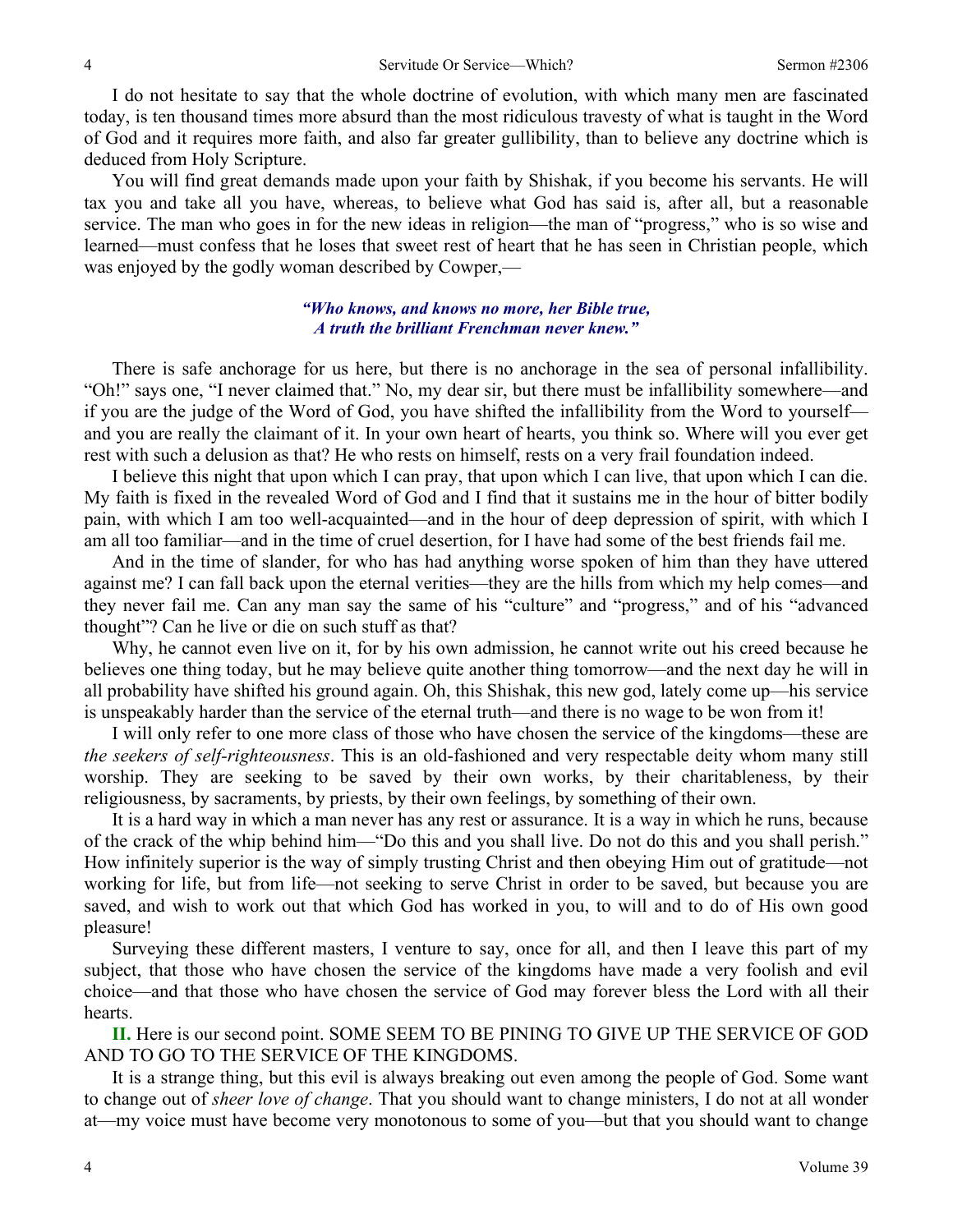gospels, that does distress me. That there should be any man who grows weary of the everlasting chimes of the glorious notes of free grace and dying love appalls me.

No, no. Let me hear the voice of God through eternity, for it has a perpetual freshness and novelty about it. I can bear with the monotony of the preacher, if the monotone is still full of Jesus and His love. But there are some people who cannot be constant to anything. They are like the moon. You could not measure the moon for a suit of clothes with the hope of ever fitting it, and so you cannot tell what these men are or where they are, for they are ever on the change.

Some want to be off to their idols, because of *the outward aspect of the new thing*. It looks grand to them to go in for the "culture" ideas, and it seems a fine thing to live for the world. Men of the world seem so grand as they roll along in their carriages—why should we not be as great as they? Then there is something very tangible about minding the main chance, for after all, if you do not get the pounds and pence, where are you? The world will not think much of you.

"Oh!" says one, "I like the thought of this following after Christ, but He is a root out of a dry ground, and His people are generally poor, common sort of folk. I should like to get in amongst the uppermost people." When men begin to run down the people of God, I always find that they are not worth much themselves. When any man is ashamed of a child of God because he is poor, he must be a very poor creature himself. But that is often a reason for turning away from the service of God to the service of the kingdoms.

Sometimes men turn aside because of their *loss of joy in the service of God.* They are not serving the Lord as they used to do. They are doing but little for Him. Now, a little religion is a very bitter thing. If you have only a little of it, you will find that there is no sweetness in it. It is like the boys that go to bathe in the river in the early morning. One just dips his foot in the water. "Ugh!" he cries. It shivers him right through.

But he who takes a header and plunges in, glows all over in a moment. I wish that some religious people would just take a header. If they did, they would feel the joy of the Lord thrill through them and there would be no fear that they would ever want to leave His service. Beware of a little godliness. To say, "I want just as much religion as will take me into heaven, just as much godliness as will save my bacon," is dishonoring to Christ and essentially evil. When the joy is gone out of religion, we do not wonder that men want to get away from it.

Then, there are many who are led to want a change from the service of God by *the flagging of others*. They meet with many who say, "Well, really you are not going to keep to that old style of things, are you?" Another says, "I have found something very brilliant and fresh." They listen to these tempting voices and they think to themselves, "One cannot always go against the stream." If they would really think, they would remember that live fish swim against the stream—it is the dead fish that go floating down with the tide.

I like the man who says, "I am not going to take my religion from my companions. If they do not intend to go to heaven, I am sorry for them. But as for myself, I know what I am at. My heart is fixed, almighty God, fixed on You, believing in Your dear Son, resting in His precious blood! I am resolved, come fair or foul, to keep my face towards the celestial city till I behold the King in His beauty and reign with Him forever and ever." God give you that fixed and firm resolution! Many cannot do anything contrary to their surroundings—they must do as other people do, poor creatures that they are.

There are some who turn aside because religion has brought them to a point where *it entails some extra self-sacrifice*. I have known some who have said, "Well, I am prepared for many things in the cause of God, but we must draw a line somewhere. One may buy gold too dearly. I could not, for instance, give up my situation. If my employer commanded me to do a wrong thing, I think that I should stretch my conscience a little and do it. I could not lose my job."

Another says, "Well, I could not enter a protest against such and such an error. If I did, I should have all my friends down upon me and they would call me bigoted and narrow-minded." And that would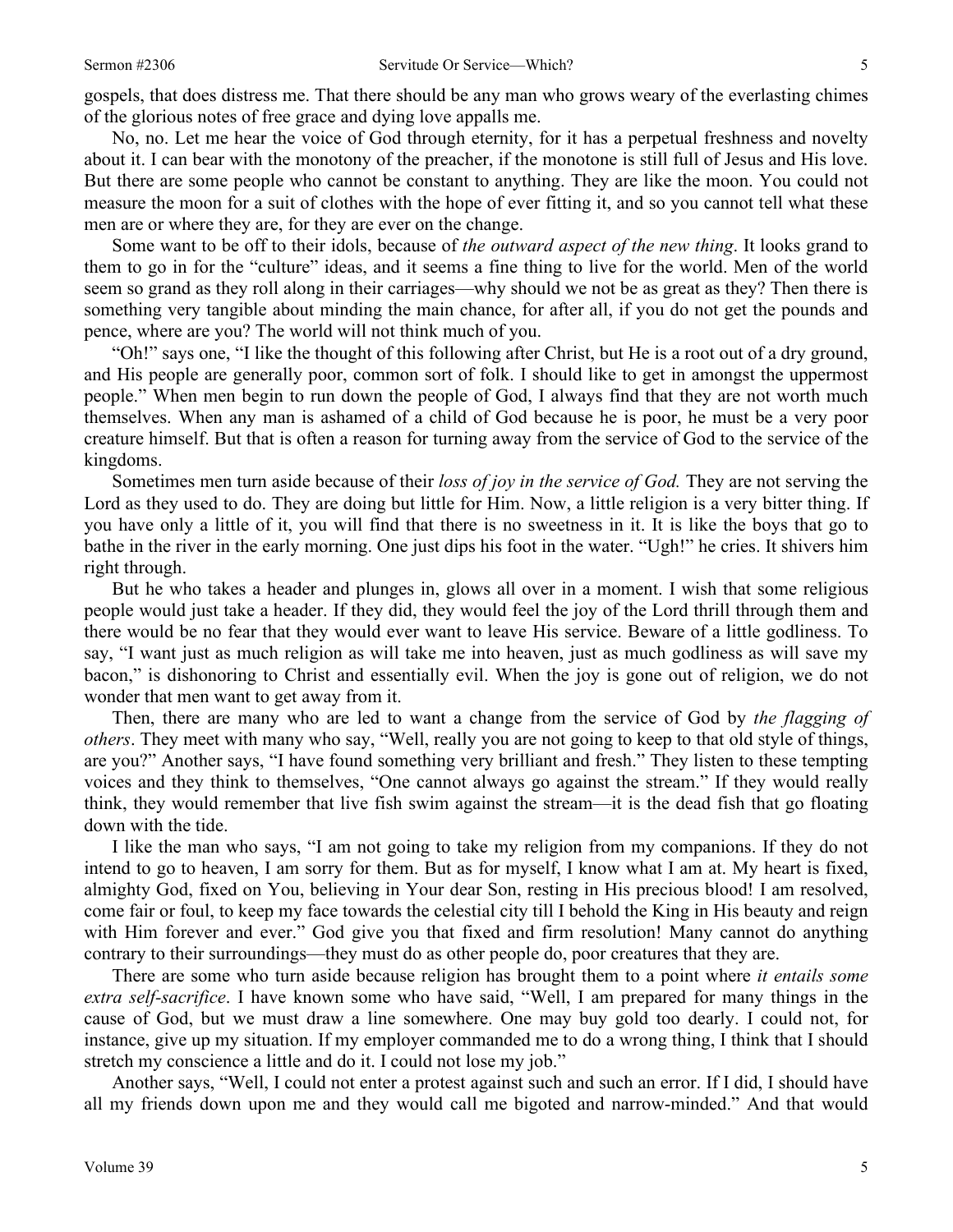break your heart, would it? It would be a very soft heart if it would. "Oh, but really, I am not the man to stand out by myself!" Are you not?

Remember that text, "The fearful"—that is, the cowardly—"and unbelieving shall have their part in the lake which burneth with fire and brimstone." God grant that you may not have that for your portion! Oh, that you may follow Christ at all hazards! Be this your word—

> *"Through floods and flames, if Jesus lead, I'll follow where He goes; 'Hinder me not,' shall be my cry, Though earth and hell oppose."*

**III.** I am going to finish with this point. THERE IS A GREAT CONTRAST BETWEEN THE SERVICE OF GOD AND ANY OTHER SERVICE.

The service of God is delightful. Remember, young man, if you are about to engage in the service of God, *there is nothing demanded of you that will harm you*. There is no commandment of God which, if you keep it, will injure either your body or your soul. There is nothing asked of you but what will be for your benefit—nothing that will really be to your loss. If it should seem to involve a present loss, yet it shall be turned to future gain, for God will overrule it for your permanent good.

Next, notice, that *there is nothing denied you in the service of God that would be a blessing to you*. The promise is, "No good thing will he withhold from them that walk uprightly." You shall neither have less pleasure, nor less strength, nor less real honor, if you obey the commands of God. You may seem sometimes to give up what appears to be pleasant to you, but God denies His children nothing that would be really for their advantage.

The service of God is, after all, such a service that if we lived selfishly, we might wish to live as God bids us live. If a man were infinitely wise and could fashion a life which, upon the whole, would be best for himself, he could not do better than to fashion it according to the commands of God and the example of Christ—and you cannot say that of any of the servitudes of which I have spoken.

Once more, observe, that *in the service of God strength will always be given according to your day*. When you serve the Lord, if He sends you out upon a tough piece of work, He will give you extra grace. And if He calls you to great suffering, He will give you greater patience. He does not require of you more than He is prepared to give you. He will do for you exceeding abundantly above what you ask or even think.

What a service is this in which we are never sent to warfare at our own charges! Shishak, the king of Egypt, and all the Egyptian kings built pyramids and dug canals. You have often wondered how they made them. In the reign of one of them, nearly the third of a million of people were forced to go and dig a canal—and they were not only never paid a penny, but they never had even a piece of bread given to them, nor were they even furnished with tools. The bulk of them had to dig out the canals with their own fingers and they perished by the thousands.

That is your Shishak, king of Egypt. That is the devil's service all over. There is no reward given and no help whatever. You are left to do the best you can—and that best brings you no reward, either in this life or in that which is to come.

Here, again, is a further beauty about the service of God, that there *is no threat made to hang upon it*. You are saved if you are a believer in Christ—that matter is done with—Christ has saved you. You do not go out to work for God with any idea of winning heaven or of escaping hell by what you do. You are saved and you serve the Lord with a higher, purer, grander motive, namely, that of unselfish gratitude, loving Him because He first loved you. You serve God after a very different fashion from the servitude of sin. The servitude of a slave is bitter, but the service of a son is sweet—and to that we are called.

And all the while that you are the servant of God, *you have a sweet peace in reflecting upon what you have done*. Did you ever go out for a day, or for an evening, with friends, spending a merry time in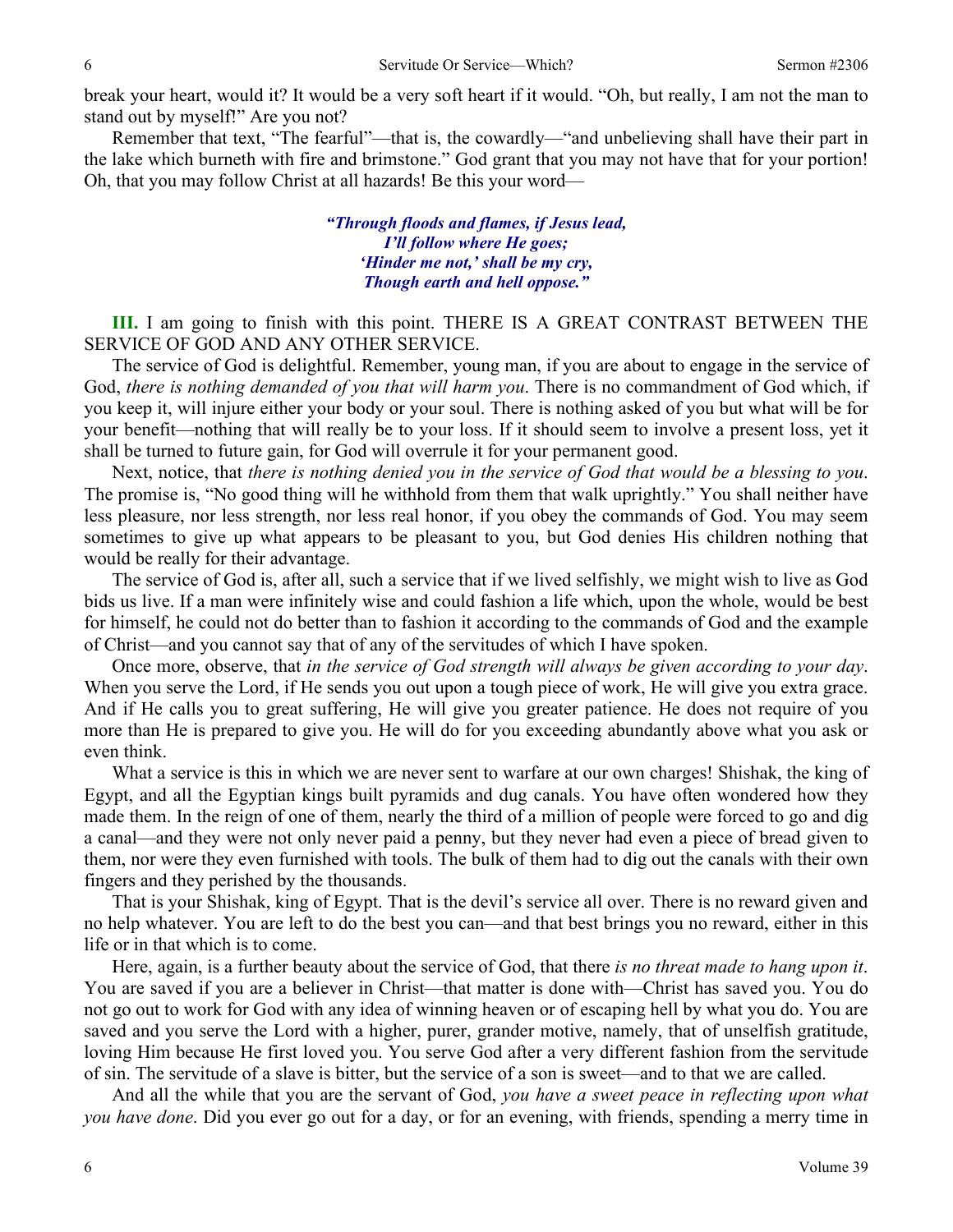gaiety, perhaps not altogether censurable, but still, not entirely commendable? When you have gone upstairs to bed, have you not thought, "Well, somehow, I do not feel quite happy"?

When you went to pray, did you not feel as if you had broken your knee, and when you awoke in the night, and thought over what seemed so very nice at the time, was it not honey in your mouth, but gall in your bowels? Did you ever spend a whole day in the service of God? When you have gone to bed at night, how have you felt? Very tired, perhaps, but oh, so thankful that you could look upon it all without regret! You could chew the cud of that service. There was something in the remembrance that soothed you in the night.

As George Herbert said, when he helped a poor woman with her load—and men wondered that the parson of the parish should carry a poor woman's basket for her—"The memory of this will make the bells ring in my heart at night," so the service of God makes the bells ring in our hearts.

Lastly, there is above all this, *a hope of the eternal reward which is so soon to come*. I spoke, the other day, on board ship with a brother in Christ, and as we talked together, I said, "Well, you know, I may be in heaven in a quarter of an hour. If the ship went down, I do not believe that it would make any difference to me." And he said, "Nor to me." I believe that we were the happiest men on board that steamer.

How sweet it is to feel that you are not your own, but that you belong to God! If you really belong to God, He will not lose you. He has never yet lost anything that was truly His. He puts the broad arrow or the bleeding heart on you to show that you belong to the King. The devil himself dare not run away with you. God will call for you in that day when the inventory of the divine possessions shall be read. You shall be known as marked by the King—and you shall be His forever and ever. Oh, let us try to live so that we can die in the same style as we are living!

It is well to be walking in such a way that you can walk right straight on though a grave should be in your way—and walk right straight through it—and out at the other side. Young man, are you going the way that you would like to keep on going forever and ever? The train is starting. You are taking your seat. Which way do you want to go, to the realm of brightness, or the land of eternal darkness? Take your seat in that carriage which will go right through to the better land, and taking your seat, feel, "Now the train may go right on to the terminus. For this purpose did I enter it, that I might go to the end of the journey."

Many want to go as far as they can down the dark valley and then they hope that they will get out at some station or other and change their track. Be not so unwise, but tonight enter the right train. Lay hold on eternal life. Put your trust in Jesus and may we meet in heaven without having had to know by bitter experience the awful difference between the service of God and the service of the kingdom of darkness!

God bless you, dear friends, for Christ's sake! Amen.

# **EXPOSITIONS BY C. H. SPURGEON**

### *1 KINGS 14:21-24 AND 2 CHRONICLES 12*

**1 Kings 14:21.** *And Rehoboam the son of Solomon reigned in Judah.* 

After great mountains often come low valleys. Solomon was a wise man—Rehoboam was otherwise.

**21.** *Rehoboam was forty and one years old when be began to reign, and he reigned seventeen years in Jerusalem, the city which the LORD did choose out of all the tribes of Israel, to put his name there.* 

Rehoboam ought to have been a good king. Jerusalem was the holy city, the chosen city. God put His own name there. It is a sad thing that this king should try to put away God's name from the chosen city.

**21.** *And his mother's name was Naamah an Ammonitess.*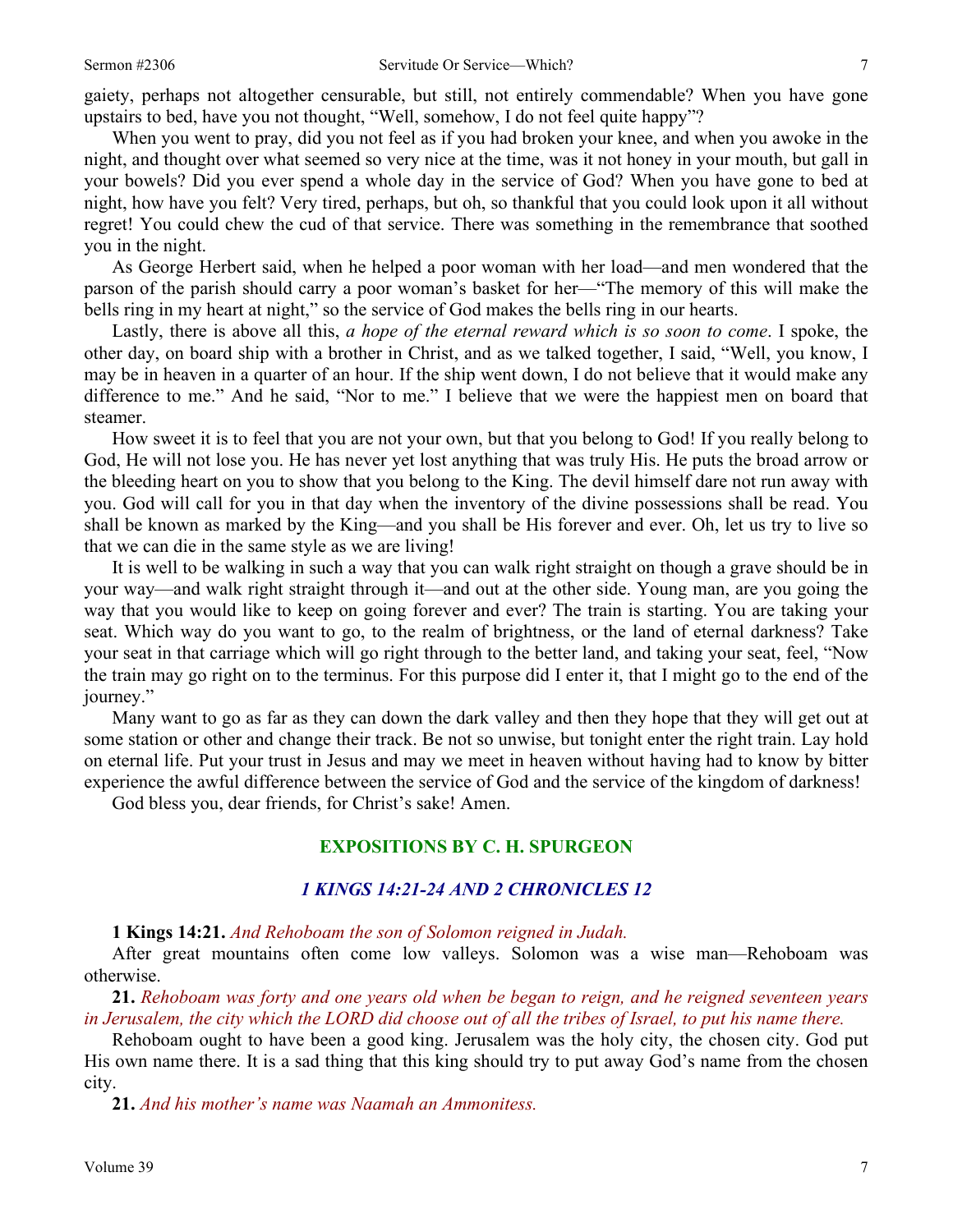There was bad blood in him. How often do we find that the good king has a good mother's name mentioned with his own! Bad kings generally come from some stranger, some heathen princess. It was so with Rehoboam.

**22.** *And Judah did evil in the sight of the LORD, and they provoked him to jealousy with their sins which they had committed, above all that their fathers had done.* 

Their fathers had been great sinners, but in the days of David, they had not set up false gods. In the days of Solomon, after the temple had been built, they began to go astray. It is a curious thing that a high ritualistic service, even if it be right, is usually attended with a down-coming in spirituality. When the temple service was instituted, it was the beginning of a decline, but in Reboboam's day that decline became more apparent, the "down-grade" became more visible.

**23.** *For they also built them high places, and images, and groves, on every high hill, and under every green tree.* 

They could not have enough of it. When men go wrong, they generally go wrong very greedily they cannot have too much of evil.

**24.** *And there were also sodomites in the land: and they did according to all the abominations of the nations which the LORD cast out before the children of Israel.* 

When men once turn aside from the living God to follow inventions of their own, there is no telling where they will go. Nothing is too foul, nothing is too filthy for them.

Now read the same story as you find it in

**2 Chronicles 12. Verse 1.** *And it came to pass, when Rehoboam had established the kingdom, and had strengthened himself, he forsook the law of the LORD, and all Israel with him.* 

They prospered, at first, by adhering to JEHOVAH. The good people out of the neighboring land of Israel emigrated to them, strengthening them, but as soon as they grew strong, they forsook the law of JEHOVAH.

**2.** *And it came to pass, that in the fifth year of King Rehoboam, Shishak king of Egypt came up against Jerusalem, because they had transgressed against the LORD.* 

Shishak did not know that fact, nor did he care about JEHOVAH. God so ruled in providence that, when His people cast Him off, He soon found a rod with which to chasten them. The King of Egypt determined to conquer them. You do not know, my friends, how God will smite you, but if you err from His statutes, He will never be long without a rod. You will bring chastisement on yourself if you depart from the living God. You will have yourself to blame if some dire affliction happens to you.

**3.** *With twelve hundred chariots, and threescore thousand horsemen: and the people were without number that came with him out of Egypt; the Lubims, the Sukkiims, and the Ethiopians.* 

This vast crowd ate up everything. The rule was to quarter on the enemy. They would devour every eatable thing throughout the whole country.

**4.** *And he took the fenced cities which pertained to Judah, and came to Jerusalem.* 

When God means to chasten a people, He does not take long to do it, neither can their weakened strength successfully oppose their enemy.

**5.** *Then came Shemaiah the prophet to Rehoboam, and to the princes of Judah, that were gathered together at Jerusalem because of Shishak, and said unto them, Thus saith the LORD, Ye have forsaken me, and therefore have I also left you in the hand of Shishak.* 

The prophet gave them no invitation to repentance, but just an explanation of the sorrow which had come upon them.

**6.** *Whereupon the princes of Israel and the king humbled themselves; and they said, The LORD is righteous.* 

That was well done. They had not yet become so confirmed in their rebellion as to reject the prophet of God and to turn in willful, wanton, resolute disobedience against him.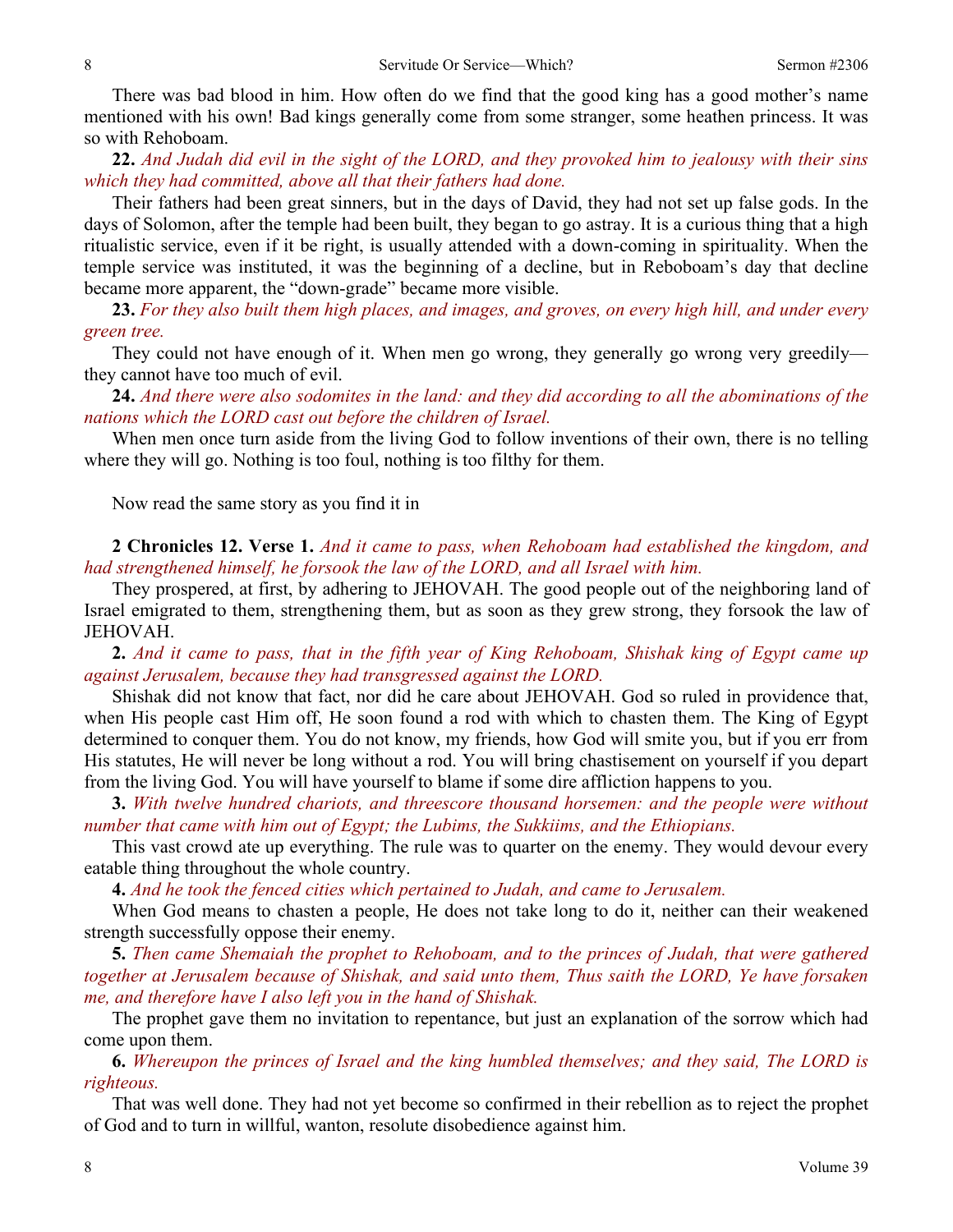**7.** *And when the LORD saw that they humbled themselves,* 

Though it was not in a spiritual way, yet—

**7.** *The word of the LORD came to Shemaiah saying, They have humbled themselves: therefore I will not destroy them, but I will grant them some deliverance; and my wrath shall not be poured out upon Jerusalem by the hand of Shishak.* 

He shall not storm the city. He shall not destroy it.

**8.** *Nevertheless they shall be his servants; that they may know my service, and the service of the kingdoms of the countries.* 

The Lord's people were to know the difference between the service of God and the service of the kings of the countries round about them. It would be a very sharp contrast and a very bitter one.

**9.** *So Shishak king of Egypt came up against Jerusalem, and took away the treasures of the house of the LORD,* 

The Temple was always very rich. Shishak came and stripped it. Everything there that was really valuable was taken away.

**9.** *And the treasures of the king's house; he took all:* 

He could not very well take any more. That is generally the way with the devil. God is satisfied with tithes, but Shishak and Satan take all.

**9-11.** *He carried away also the shields of gold which Solomon had made. Instead of which king Rehoboam, made shields of brass, and committed them to the hands of the chief of the guard, that kept the entrance of the king's house. And when the king entered into the house of the LORD, the guard came and fetched them, and brought them again into the guard chamber.* 

That was a come-down indeed from shield's of gold to shields of copper. That is, I suppose, what is meant here by the brass. This is what the king suffered at the hands of Shishak and it was an emblem of the condition of his people. The golden kingdom had became a brazen one.

**12.** *And when he humbled himself, the wrath of the LORD turned from him, that he would not destroy him altogether: and also in Judah things went well.* 

Or, some behaved well. Even a measure of humiliation is acceptable with God. And though He did not save the nation from being plundered, yet He did rescue it from being altogether smitten. Alas for Rehoboam, he did a bad day's work when he turned away from God!

**13-14.** *So King Rehoboam strengthened himself in Jerusalem, and reigned: for Rehoboam, was one and forty years old when he began to reign, and he reigned seventeen years in Jerusalem, the city which the LORD had chosen out of all the tribes of Israel, to put his name there. And his mother's name was Naamah an Ammonitess. And he did evil because he prepared not his heart to seek the LORD.* 

He was one of that fickle sort, neither here nor there—a compromising gentleman—not very definite in anything. He would go right if he were driven that way, and he would go wrong if he were led in that direction. Oh, how many there are who never prepare their hearts to seek the Lord! They are not determinately bad—they have not enough backbone in them to be leaders in evil—but they are never good for much, because they have never made up their minds to do the right at all costs. They have never had their heart prepared by the Holy Spirit to seek the Lord.

**15-16.** *Now the acts of Rehoboam, first and last, are they not written in the book of Shemaiah the prophet, and of Iddo the seer concerning genealogies? And there were wars between Rehoboam and Jeroboam continually. And Rehoboam slept with his fathers, and was buried in the city of David: and Abijah his son reigned in his stead.* 

So they pass away. One generation dies and another follows. God grant that, when we fall asleep, it may not be with the sin of Rehoboam lying upon us, neither may we be succeeded by evil sons, but may we serve God in our day and be followed by those who shall serve Him still better! The Lord grant it! Amen.

#### **HYMNS FROM "OUR OWN HYMN BOOK"—668, 666, 667**